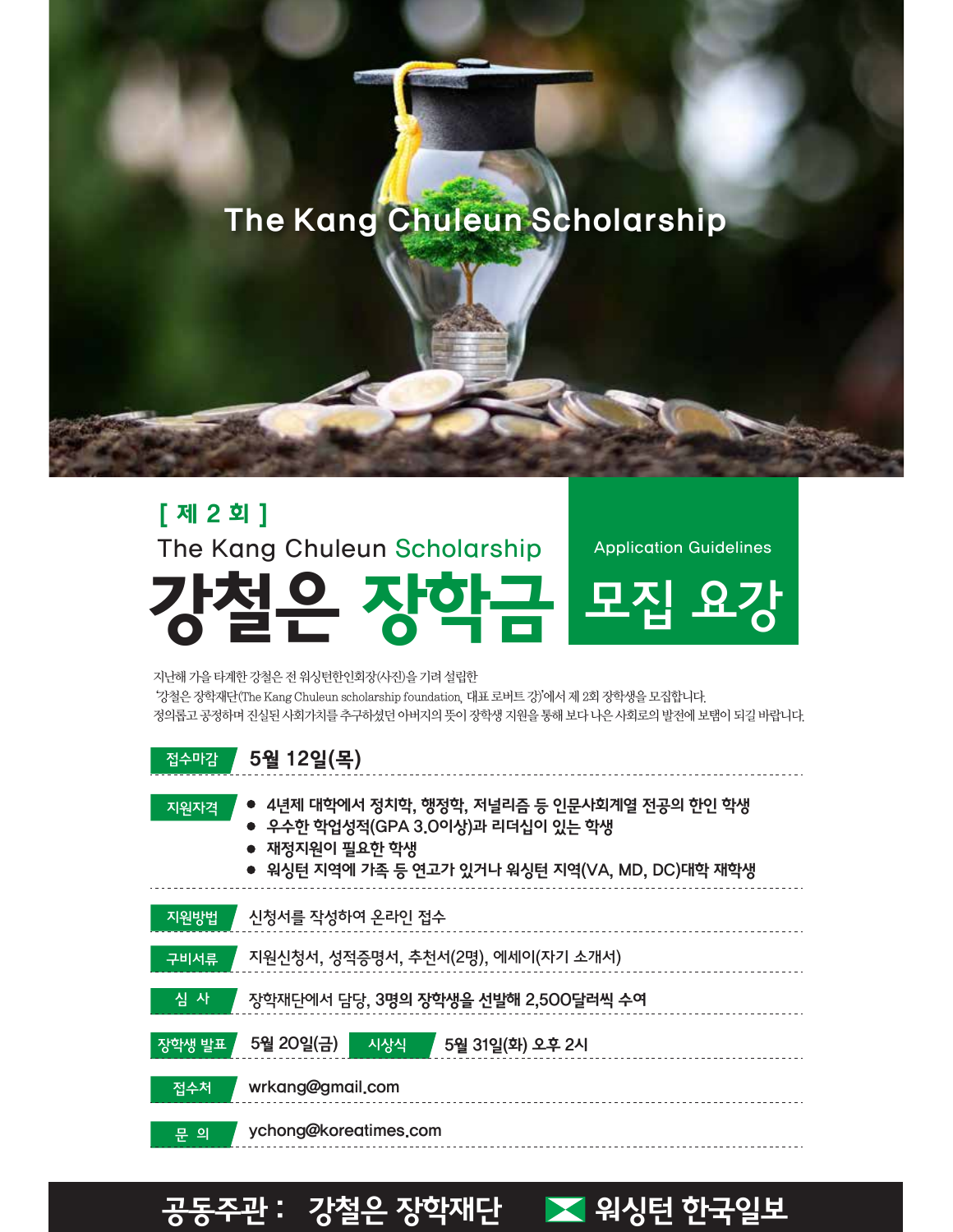## **KANG CHULEUN LEADERSHIP AWARD**

In partnership with the Korea Times Washington DC, the Kang Chuleun Scholarship Foundation seeks to award \$2500 annually to three undergraduate students originating from the Washington DC Metropolitan area, who demonstrates leadership, integrity, and is pursuing a life of public service or journalism, with an interest in US and Korean relations.

The Kang Chuleun Leadership Award recipient will be selected based on academic performance, demonstrated leadership and participation in school and community activities, an essay, need for financial assistance, and two letters of recommendation by a professor, advisor, or mentor.

### ELIGIBILITY REQUIREMENTS

- × Korean descent
- $\cdot$  Minimum 3.0 GPA
- × Enrolled as a full time student in following academic year in four year accredited college/university
- · Demonstrated need for financial aid

### APPLICATION REQUIREMENTS

- Completed application.
- · Current transcript
- $\cdot$  Essay on personal aspirations, career goals, and leadership experiences.
- × Two letters of recommendation from professor, advisor, or mentor focusing on leadership potential.

| Legal Name                                                                   |                       |                                                                     |                                       |  |  |
|------------------------------------------------------------------------------|-----------------------|---------------------------------------------------------------------|---------------------------------------|--|--|
|                                                                              | Last Name             | First Name                                                          | M.I.                                  |  |  |
| Date of Birth                                                                |                       | Age                                                                 |                                       |  |  |
| <b>Permanent Residence</b>                                                   | <b>Street Address</b> | <u> 1989 - Johann John Stone, mars and deutscher Stone († 1989)</u> |                                       |  |  |
|                                                                              | City                  | State                                                               | Zip Code                              |  |  |
| Email Address<br><u> 1989 - Johann Stein, mars an de Francisco (f. 1989)</u> |                       |                                                                     | Mobile Number                         |  |  |
|                                                                              |                       |                                                                     | Graduation Year <u>New Year</u>       |  |  |
|                                                                              |                       |                                                                     |                                       |  |  |
|                                                                              |                       |                                                                     |                                       |  |  |
|                                                                              |                       | Degree Sought                                                       | <b>Expected Graduation</b>            |  |  |
| <b>Current Credits Earned</b>                                                |                       |                                                                     | Total Credits Required for Graduation |  |  |